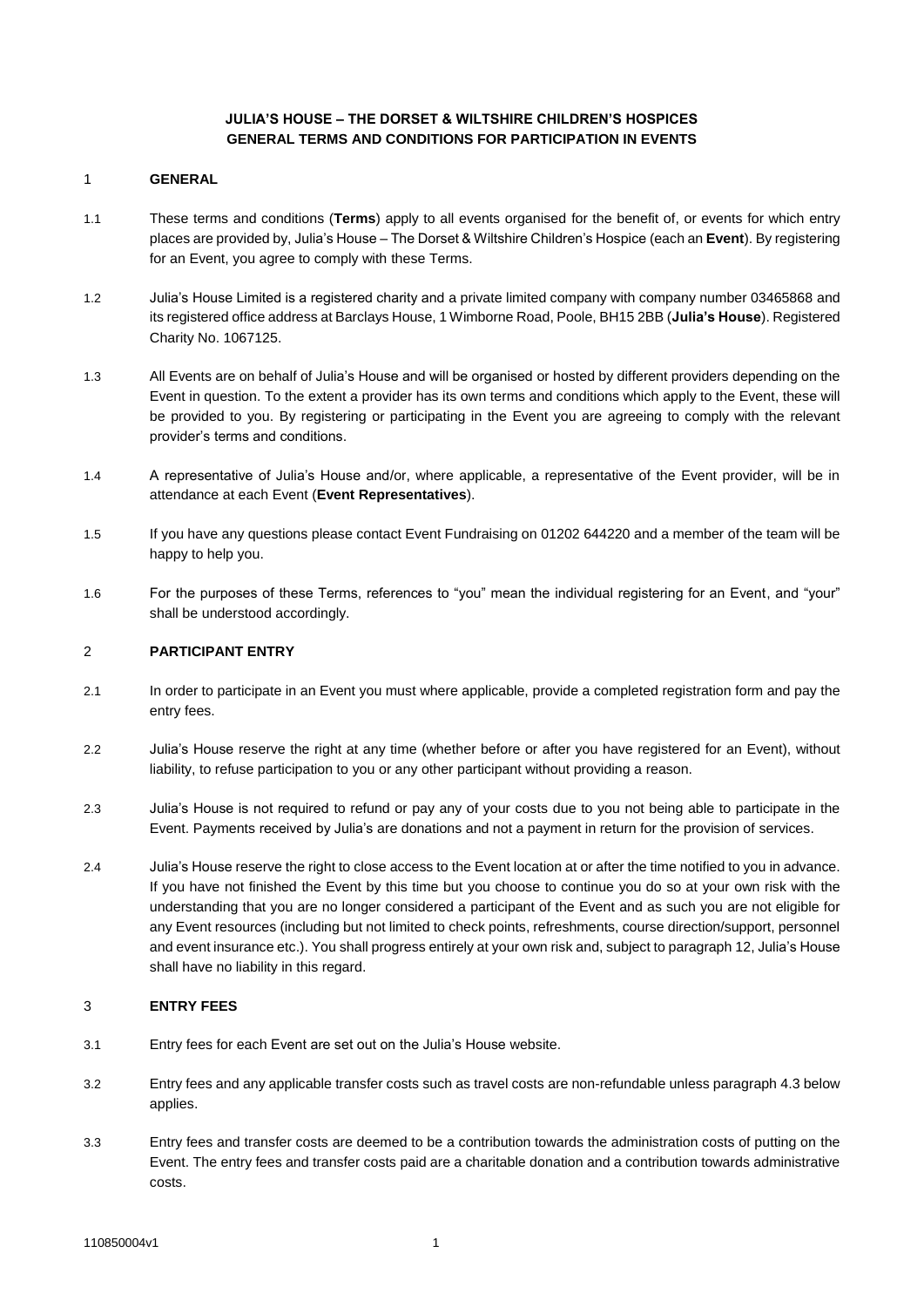3.4 Julia's House cannot guarantee availability of places on any particular Event.

## 4 **CHANGES, CANCELLATIONS AND LAST MINUTE ARRANGEMENTS**

- 4.1 If you arrive late to an Event you must abide by the instructions and decisions of the Event Representatives in attendance at the Event. For health and safety reasons it is possible that latecomers will not be permitted to take part.
- 4.2 Julia's House reserve the right without liability to:
	- 4.2.1 reduce or alter Event courses at any time for any reason without prior notice;
	- 4.2.2 postpone an Event at any time for any reason without prior notice; and
	- 4.2.3 postpone or cancel an Event at any time for any reason outside of our reasonable control (**Force Majeure**), including but not limited to an epidemic, pandemic, or adverse weather conditions.
- 4.3 If Julia's House cancels an Event at any time for any reason without prior notice (excluding Force Majeure) and the Event is not re-arranged for a new date, Julia's House will refund your entry fees to you where you do not agree to donate the entry fee paid to us.

## 5 **CONDUCT**

- 5.1 You are fully responsible for your actions whilst taking part in an Event. Julia's House do not accept responsibility for your actions, nor the consequences of such actions.
- 5.2 You shall, and your supporters shall, abide by the rules and any rules, instructions or regulations displayed or given on the day of the Event by police and/or Event officials.
- 5.3 Julia's House respectfully asks that you and your supporters do not use aggressive or abusive language towards the Event organisers, Event Representatives, marshals, officials, volunteers and other participants. You should also avoid behaving in a way which may cause injury or harm to other participants and/or spectators, or which may cause offence or damage the reputation of Julia's House.
- 5.4 You shall, and your supporters shall, be respectful of local residents, not make excessive noise and use the litter and recycling facilities available.
- 5.5 Julia's House operate a no smoking policy at Events. Julia's House ask you and your supporters to refrain from smoking during the Event and at the thank you party.
- 5.6 Dogs are only permitted to take part in certain Events. If this is permitted for an Event you have registered for this information will be made available to you in advance. Where dogs are allowed to take part in the Event Julia's House reserve the right to refuse entry to the registration site or the Event course to any dogs that are not on a lead.
- 5.7 Any participant who brings their dog(s) to any event where they are not permitted to do so will be refused entry to the registration site or the Event course.

## 6 **HEALTH AND SAFETY AND MEDICAL**

6.1 You and your supporters must adhere to the latest government guidance and laws regarding COVID-19 at all times. Please refer to www.gov.uk/coronavirus for the most up to date information.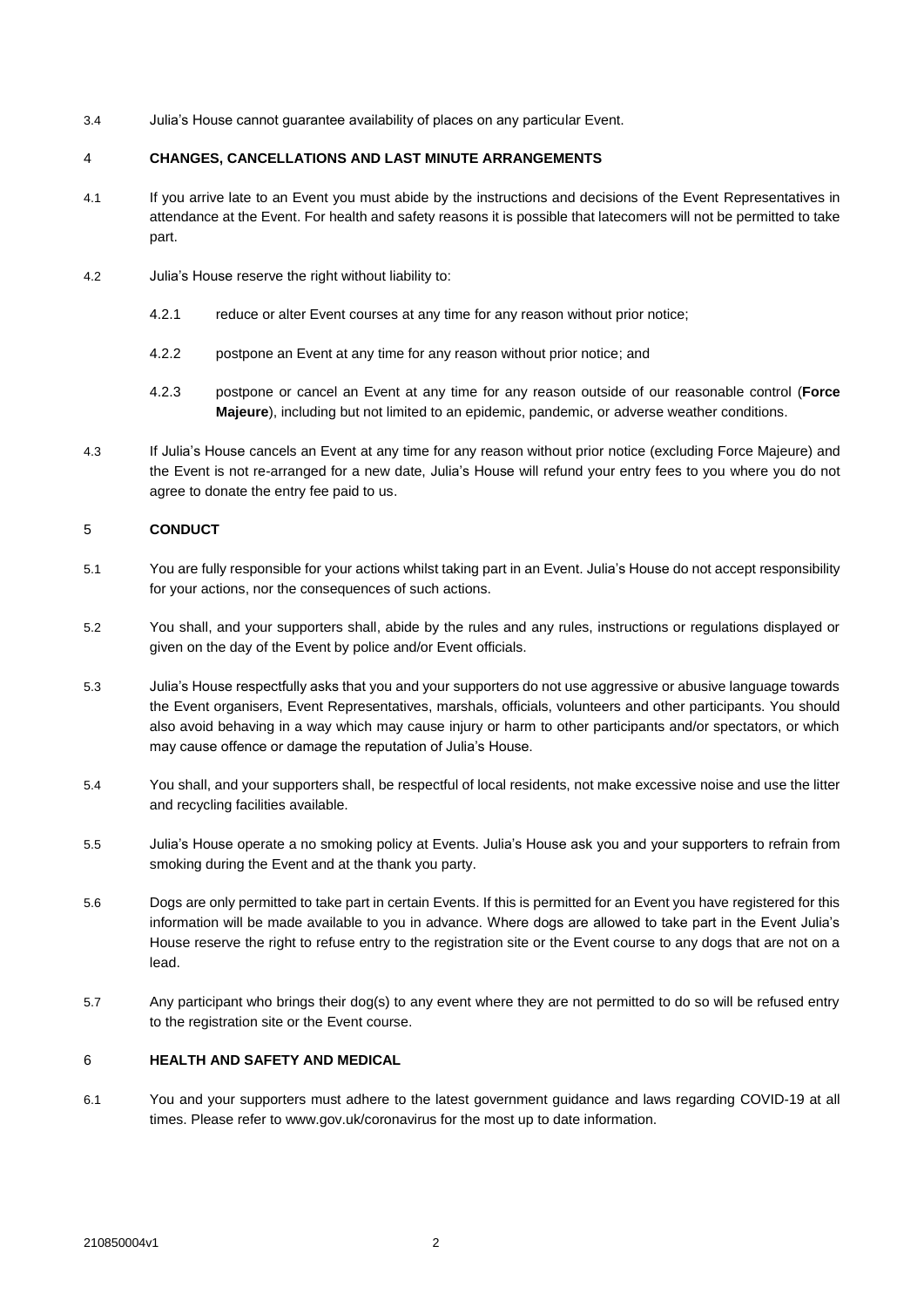- 6.2 You and your supporters will not be permitted to attend or participate in an Event if your attendance is in breach of government guidance and/or laws regarding COVID-19, including, but not limited to, travel restrictions to travel to and/or from an Event.
- 6.3 You and your supporters must not attend or participate in an Event if you have any symptoms of COVID-19, have tested positive for COVID-19 or if you have been in contact with anyone who has tested positive unless you have completed the recommended isolation period and have since tested negative for COVID-19.
- 6.4 If you are unable to participate in the Event due to ill health any entry fees and applicable transfer costs such as travel costs will not be refunded.
- 6.5 You must be confident that you are physically and mentally capable of participating in the Event. If you are at all unsure about this, you should seek medical advice from your GP before the Event.
- 6.6 Certain Events may not be suitable if you have restricted mobility, for example, due to the nature of the terrain. Julia's House will provide you with a description of the Event that you have registered for and it is your responsibility to determine whether you have sufficient mobility. Julia's House are happy to provide more detailed information about any Event upon request.
- 6.7 Irrespective of paragraphs 6.1 and 6.2 above, Julia's House reserve the right to refuse entry to an Event in its absolute discretion, with no refund provided, if for whatever reason Julia's House consider a person unfit to take part. Julia's House may also ask you to withdraw during an Event if it has concerns about your ability to complete it due to fitness, injury or otherwise. If you choose to continue you do so with the understanding that you are no longer considered a participant of the Event and that you absolve Julia's House of all and any responsibility, and progress entirely at your own risk.
- 6.8 You are responsible for ensuring that you are wearing appropriate attire (including, but not limited to, footwear) when taking part in an Event, taking into account the nature of the Event and the weather forecast.

## 7 **FILMING AND PHOTOGRAPHS AT EVENTS**

- 7.1 Julia's House will be photographing and filming throughout the day including, but not limited to, any after-party, which may include group footage or group photographs of you, your family or your team. These images may be used to promote the charitable purpose using live streaming online or repurposing for publication elsewhere, which may include any of the following:
	- 7.1.1 Media: newspapers, magazines, websites, social media;
	- 7.1.2 Media: broadcast outlets (radio & TV);
	- 7.1.3 Social media: Facebook, Twitter, Instagram, LinkedIn, YouTube;
	- 7.1.4 Printed and online fundraising materials including leaflets, brochures and posters;
	- 7.1.5 Printed material for retail outlets and hospices;
	- 7.1.6 Photographs/display boards to be used at events in our hospices and shops;
	- 7.1.7 Julia's House website;
	- 7.1.8 Fundraising and awareness film; and/or
	- 7.1.9 Via private album or online galleries to other people attending the event e.g. Flickr.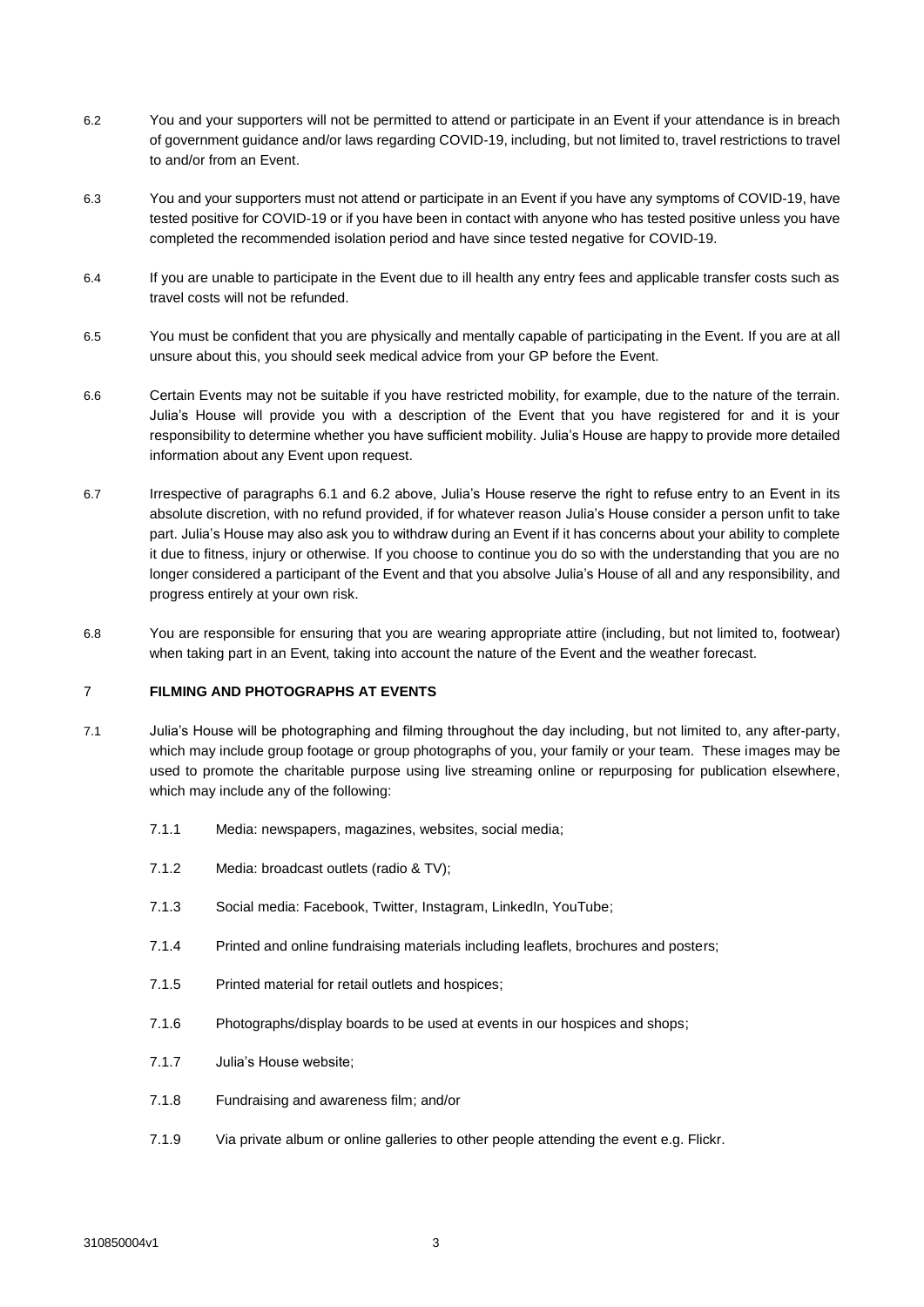- 7.2 All images and footage that require consent, as detailed in paragraph 7.6, will be stored securely for a period of 2 years. All images and footage that do not require consent will be stored securely for a period of 5 years. Once the specified amount of time has elapsed they will be disposed of in accordance with current data protection regulations and the Julia's House privacy policy [www.juliashouse.org/privacy-policy.](http://www.juliashouse.org/privacy-policy)
- 7.3 Once available on digital channels Julia's House is not responsible for the use of images by third parties.
- 7.4 The photographers/videographers will not store or retain any images (static or video) after they have been passed on to Julia's House.
- 7.5 If you do not wish to be included in any photographs or videos, you should speak directly with the organiser or the photographers/videographers. Every effort will be made to exclude you, however, Julia's House asks that you avoid areas where active photography is taking place.
- 7.6 Where singular images or footage are taken during the event, Julia's House will seek consent during the Event or prior to publication, promotion or advertising. This also applies to images or footage of those aged under 16 where Julia's House would seek parental/legal guardian consent. If only crown or rear shots are included permission will not be sought. The consent form outlines your giving of consent, however you can change your consent preferences at any time by calling the PR team on 01202 644 220 or emailing PR@juliashouse.org.
- 7.7 Julia's House may use photography or video that you share on your social media channels where you tag Julia's House. Photos and video may be used in Julia's House publications, promotion, advertising and social media channels. By tagging Julia's House via social media channels you are consenting to your photography and film being used by Julia's House.

#### 8 **AUCTIONS, RAFFLES AND PRIZES**

- 8.1 Each item in a raffle is defined as a "prize". Event attendees may purchase multiple raffle tickets.
- 8.2 No raffle tickets can be sold to, on behalf of, or for a person under the age of 16 years. Julia's House reserves the right to carry out age verification checks. If a ticket is sold unknowingly to, on behalf of, or for a person under the age of 16 he/she will be exempt from the raffle and will forfeit his/her prize and the stake will be returned.
- 8.3 Raffle tickets will be entered into the draw only when the whole payment is received in advance of the draw.
- 8.4 Julia's House accepts no responsibility for raffle tickets which are lost, damaged, illegible or from which the prize winner cannot be identified, or for any technical failure or event which may cause the competition to be disrupted or corrupted.
- 8.5 The result of the raffle draw is final. No correspondence will be entered into.
- 8.6 Please keep the raffle ticket or allocated number as proof of purchase.
- 8.7 Certain prizes have been kindly donated by third parties and as such any respective terms and conditions are applicable. By bidding on a Lot or purchasing a raffle ticket you are agreeing to comply with the applicable terms and conditions.
- 8.8 All Lots and prizes are "as is." Julia's House has attempted to describe the items correctly but is in no event responsible for the correctness of descriptions, genuineness, or condition of the items.
- 8.9 In the event of a supplier not being able to provide the original Lot or prize, Julia's House will endeavour to source an alternative of similar cash value to the original prize or Lot. If no alternative is found the winner will be offered a refund or asked if they would like to donate part or all of their bid amount or raffle ticket cost to Julia's House.
- 8.10 There will be no exchanging of Lots or prizes nor refunds permitted. No cash alternative will be offered.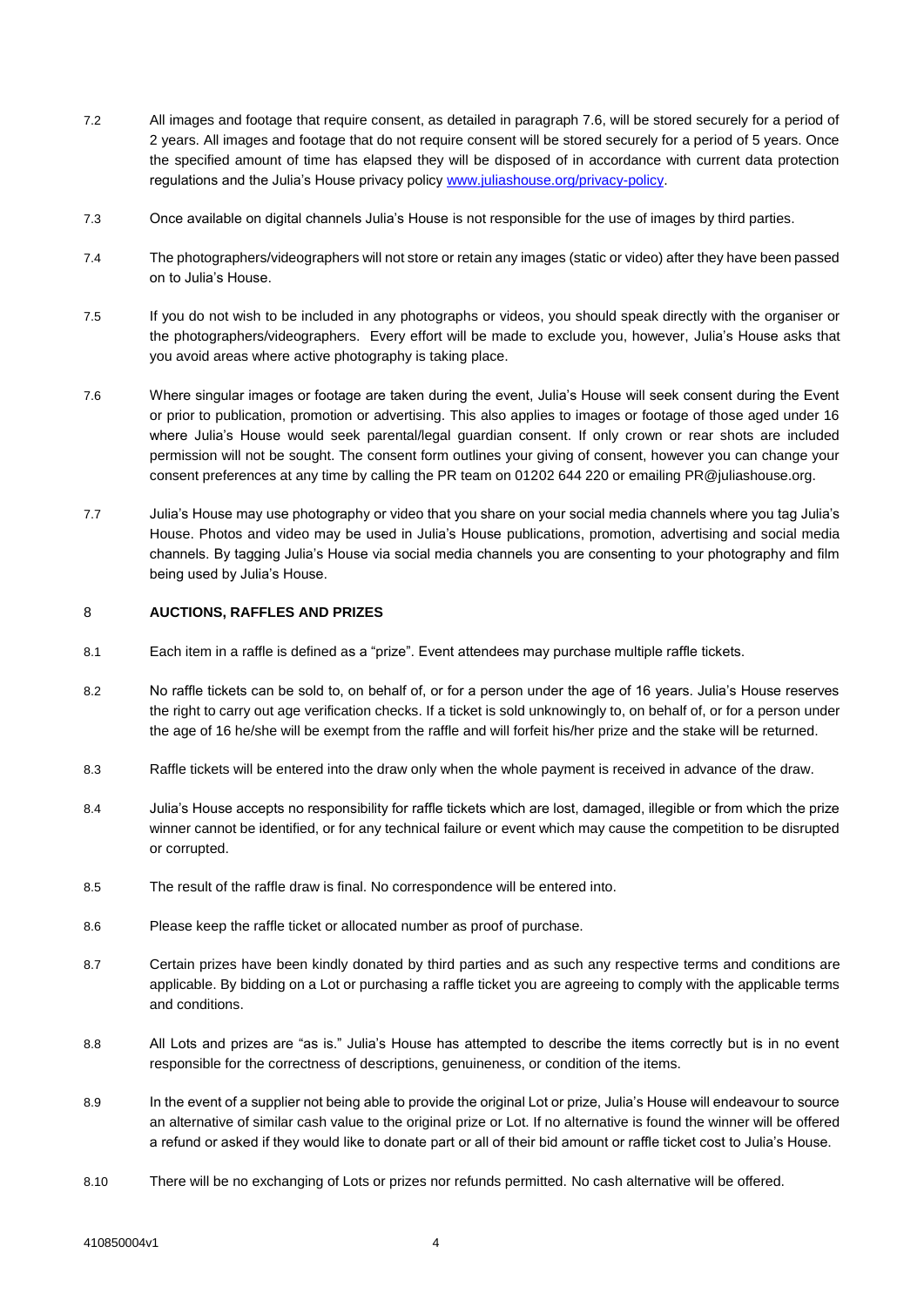- 8.11 Unless otherwise agreed by Julia's House, prizes or Lots will not be released to the winner until payment has been received and cleared funds have been received.
- 8.12 In the event of Julia's House being unable to contact a winning bidder or winning raffle ticket holder within seven days of the closing of the auction or draw, or of the payment not being received within 21 days of a winner being notified, Julia's House reserves the right to award the Lot or prize to the next highest bidder or apply the Lot or prize as it sees fit, including for use in future auctions or raffles.
- 8.13 In the event that a prize is not won at the original event or donated back to Julia's House, Julia's House will contact the prize donor in order to request and obtain consent that the prize be entered into another raffle or auction deemed appropriate by Julia's House.
- 8.14 Julia's House reserves the right to add or withdraw items, without notice, to or from the auction or raffle at any time.
- 8.15 Unless otherwise stated in the lot description, the winner is responsible for making all arrangements and meeting all costs out of their own pocket that may be necessary to take up and enjoy their lot including, but not limited to, costs of travel, accommodation, food and other incidentals, travel insurance, medical checks and/or vaccinations and obtaining any other necessary documentation including passports and visas.
- 8.16 To the extent permitted by law, Julia's House does not accept any responsibility or liability for any loss, damage, claim or costs arising from or incurred by participation in the auction or raffle or the fulfilment of any Lot or prize.

## 9 **USE OF PERSONAL DATA**

- 9.1 By providing personal data when you register for an Event, you confirm that you consent to such data being used by Julia's House for the purposes of organising, staging and administering the Event. If you provide personal data on behalf of additional entrants, you also confirm that you have obtained their consent for such data to be used for the same purposes. In the case of an emergency Julia's House may also pass personal details provided to the emergency services or health care professionals, and also use them for the purposes of contacting your emergency contact.
- 9.2 If the Event involves a partner organisation, your data may be shared with them before and/or during the Event. As data processors the Event organisers are obliged to delete your data immediately after the Event or after a set period where legality requires.
- 9.3 First aid facilities will be provided at each Event. You consent to your details (which will be obtained by medical providers if you are treated by them at an Event) being passed to Julia's House, but Julia's House shall only use these details for administration and health and safety purposes and to fulfil its legal obligations.
- 9.4 All medical details or other data deemed sensitive (driving licence/passport) will be stored securely by Julia's House for a period of one month after the Event after which time they will be permanently deleted.
- 9.5 Julia's House will retain your address details and transaction history for administrative purposes and may be used for the purposes of sending communications to you where you have confirmed that you would like to receive further information about the charity's work. You have a right to change your communication permissions as any time. To do so contact the Supporter Care team on 01202 644 220.
- 9.6 All personal data held by Julia's House will be handled in accordance with the Data Protection Act 2018 and Julia's House's privacy statement which can be found at www.juliashouse.org/privacy-policy.

## 10 **LIABILITY**

10.1 Use of the Julia's House website is subject to the Julia's House website terms and conditions.